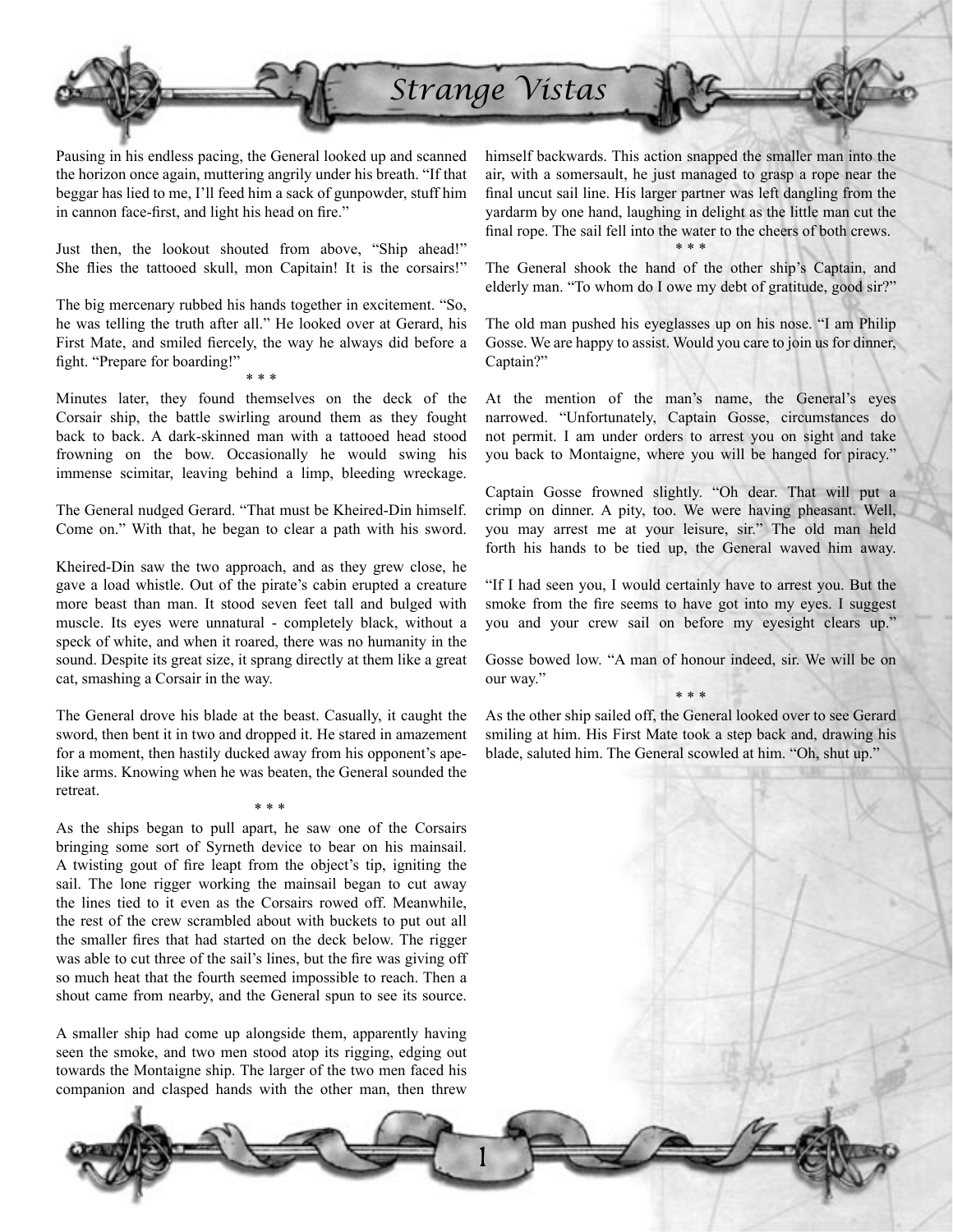# *7th Sea*



Strange Vistas was the first expansion for the 7th Sea Collectible Card Game. It introduced two new factions to the game: Gosse's Gentlemen, and band of heroic gentlemen pirates who came out of retirement for one last adventure, and the Corsairs, a group of ruthless criminals and slavers from the Cresent Empire led by the fearsome Kheired-Din.

## Actions

**"I'll Be Taking That..."** (U) 1Ad/3Sa [S/d/p] Target an Item card in play. Discard that card. *"Looking for something? This is my cabin, so I can tell you where everything is." - Allende*

**"Man the Bilge Pumps!"** (C) 1Sw/- [S/d/p] React: Play immediately after you tack Crew to absorb Hits, except during Boarding. Untack one of your Crew which tacked to absorb Hits. *"You don't think the sirens could slip through that hole, do you?"*

**"Stroke, Stroke..."** (U) 1Ad/- [S/d/p] Untack one of your Rower Crews. The whip struck Fitzpatrick's back, earning another defiant grin. *Someday Edahgo, he thought, yer gonna eat that lash.*

**"Take it Like a Man!"** (U) 3Ad/- [S/d/p] React: Play when a player plays an Action card in reaction to suffering Hits. That card is canceled. *"Hans once took a volley twice that big and you don't see him crying! Of course, he never was that bright." - Dupre*

**"There's More Where They Came From"** (U) -/- [D/p/t] React: Play when one of your Captive cards is discarded from your Ship or sunk to immediately put a Captive Crew into play. The Crew's cost is reduced by 3 (minimum 0). *"I never tire of hurting you." - Edahgo*

## **"Throw Me the Whip!"** (C) -/- [D/p/t]

Attach one of your Item or Artifact Crew Attachments in play to a different Crew on board your Ship. *"He's got two hands, after all."*

## **"Walk the Plank!"** (U) -/- [D/p/t]

You may not play this card if you have a Heroic Captain. React: Play when one of your actions is canceled. Discard one of your Crew cards that tacked to pay for the action to attach this card to your Captain. This Attachment gives  $+2$  Influence.

*"My justice is absolute. Betray me and suffer the consequences." - The General*

#### **"Warship to Port!"** (C) 8Ad/4Sa [S/d/p]

Target a Ship. Inflict 4 Hits to that Ship. *Simon the bosun said, "It could be worse." The man was a prophet.*

## **"X" Almost Marks the Spot** (R) 1Ad/5Sa [D/p/t]

Target another player's non-Artifact Adventure. Move the Adventure to any other Sea.

*"Find out who took my Cross," Reis whispered. "Or I might get angry."*

## **All For One!** (U) -/- [S/d/p]

React: Play when you are suffering Hits during a Boarding Attack. Tack one of your Heroic Crew to absorb Hits equal to twice his or her Swashbuckling.

*"I'd like to introduce you to a little friend of mine..."*

#### **Becalmed** (C) 3Ad/- [D/p/t]

Weather Target another Ship. That Ship may not move until after that player has passed as an action. You may immediately perform another action.

*The sun burned down on the immobile ship, as if to sear them into the deck.*

#### **Berek's Already Done That** (U) 3Ad/- [D/p/t]

Target and discard one non-Artifact Adventure that hasn't been completed. This card's cost is reduced by 2 if you have a Sea Dog Captain.

*"Aye, he seduced the Queen of the Sidhe too. An' if ye believe that, I'll tell ye another." - Bonnie McGee*

## **Brotherhood Pride** (R) -/- [S/d/p]

One of your Brotherhood Crew gains +2 Cannon until the end of the turn. That Crew gains +2 extra Cannon if there is a Montaigne Ship in play (+4 total).

"A fine wine before battle always tastes better, eh Allende?"

## **Cannister Shot** (C) 4Ca/- [D/p/t]

React: Play instead of performing a Boarding Attack. You inflict a Cannon Attack on that Ship with Hits equal to the number of untacked Crew on your Ship with a Cannon skill greater than zero. *"They rip ye to pieces before ye take two steps. The gulls'll eat well tonight."*

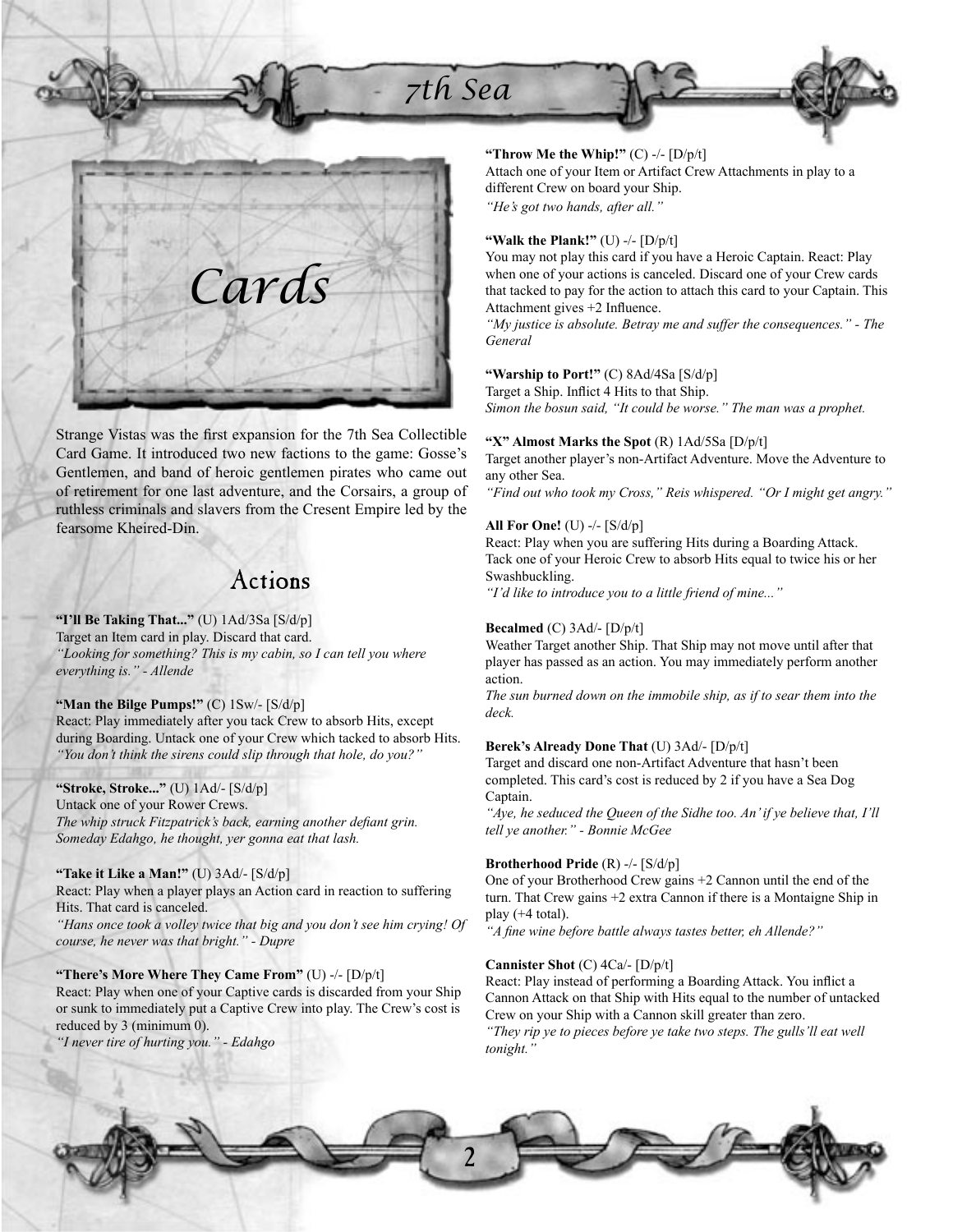

## **Castille Pride** (R) -/- [S/d/p]

One of your Castille Crew gains Sailing equal to your Ship's move cost until the end of the turn. That Crew gains additional Sailing equal to your Ship's move cost if there is an Explorer Ship in play (total equal to twice your move cost).

*"The world must learn that though we are bloodied, we can never be beaten." - Enrique Orduno*

## **Corsair Pride** (R) -/- [S/d/p]

One of your Corsairs Crew gains +2 Adventuring until the end of the turn. That Crew gains +2 extra Adventuring if there is a Gosse Ship in play  $(+4$  total).

*"Even an old man like Gosse still has a head to turn - so I can cut it off." - Dalia*

## **Crimson Roger Pride** (R) -/- [S/d/p]

One of your Crimson Roger Crew gains +2 Adventuring until the end of the turn. That Crew gains +2 extra Adventuring if there is a Sea Dog Ship in play (+4 total).

*"It's time we taught Jeremiah Berek a lesson. No one steals my property." - Reis*

## **Customs Check** (U) -/5In [S/d/p]

Target an Illegal card. Discard that card.

*"I made a vow to the Queen that I'd stop this infernal smuggling no matter what, and your paltry bribe isn't near enough to make me go back on my word to her Majesty. Now let's see what's in that crate."*

## **Danger on the High Seas** (C) 1Ad/M [S/d/p]

Target your Ship and one other Ship. Inflict Hits to the other player's Ship equal to that Ship's move cost. Then, inflict Hits to your Ship equal to your Ship's move cost.

*"Freedom comes with risk." - Allende*

## **Dispatching The Scum** (R) -/- [S/d/p]

React: Play when one of your Swordsman Crew inflicts Hits during a Boarding Attack. Your Crew inflicts Hits equal to your Crew's Swashbuckling, but cannot receive any bonuses. The opposing player may not tack Crew to absorb these Hits.

*"Never call me a pirate! I am a Castillian; that is all you need to know."*

## **Disregard** (R) 2Ad/- [D/p/t]

Target one Sea Attachment in this Sea. Discard that Sea Attachment. This card's cost is reduced to zero if you have a Corsairs Captain. *"It is not a monster. It is a distraction. Throw it overboard and keep rowing." - Kheired-Din*

## **Drop a Boarding Net** (C) 1Sa/3Sw [S/d/p]

React: Instead of performing a Boarding Attack, target one Crew on the other Ship in the Boarding. Tack that Crew.

"Throw it around him, then haul him in like a load of fish. No need to get *bloody." - Philip Gosse*

## **Experience is the Best Teacher** (R) -/- [D/p/t]

React: Play when you are tacking a Crew to pay a cost and that Crew has one or more completed Adventures attached. The Crew produces 1 extra point of the skill. That Crew produces 1 additional point (2 total) if you have a Brotherhood Captain.

*"Ye big lummox! I've seen scarier pussy cats! Show me what yer made of, or there'll be squid fer dinner tonight!"*

## **Explorer Pride** (R) -/- [S/d/p]

One of your Explorer Crew gains +1 Cannon and +1 Swashbuckling until the end of the turn. That Crew gains +1 extra Cannon and +1 extra Swashbuckling if there is a Castille Ship in play (+2 total each). "McCormick's quest drives us, but a good fight still makes life worth *living." - Maggie Malone*

## **Fancy Swordplay** (C) -/- [D/p/t]

React: Play immediately before one of your Crew with the Swordsman trait is about to play a Boarding Attack. Draw 2 cards. *"Why should I parry such a clumsy thrust when the chair can do it for me?"*

## **First Mate's Watch** (R) 1Ad/- [D/p/t]

Untack one of your First Mates. *"Pretty quiet by and large. The blood washed right off."*

## **Ghouls Sneak on Board** (U) 3Ad/3Sa [S/d/p]

Target a Ship in play. Inflict 1 Hit on the target for every completed Adventure on the target Ship.

*"I was just saying how we could use a little excitement." - Simon the bosun*

#### **Gosse Pride** (R) -/- [S/d/p]

One of your Gosse Crew gains  $+2$  Influence until the end of the turn. That Crew gains  $+2$  extra Influence if there is a Corsairs Ship in play ( $+4$ ) total).

*"Do they always dive for cover like that, Uncle Philip?" - Thomas Gosse*

## **Gunnery at its Finest** (C) -/- [D/p/t]

React: Play when tacking a Gunner to produce Cannon. That Crew produces 2 extra Cannon.

*"No, no no! Yer doin' it all wrong! Ye want te see the panic in their eyes before ye fire!"* 

#### **Helpful Advice** (U) -/- [D/p/t]

You may only play this card if you have a Heroic Captain. Target another player. The next time that player pays a Sailing cost, this card produces 4 Sailing for that player, then attaches to one of your Crew, giving +2 Adventuring.

*"If we can rig sails on the masthead, we'll reach the site by nightfall." - Maggie Malone*

#### **Infection** (U) -/- [S/d/p]

Target a Crew with a Face, Eye, Leg, or Hand Attachment. Tack that Crew.

*"It can't be the leg. Nothing so valuable can hurt so much."*

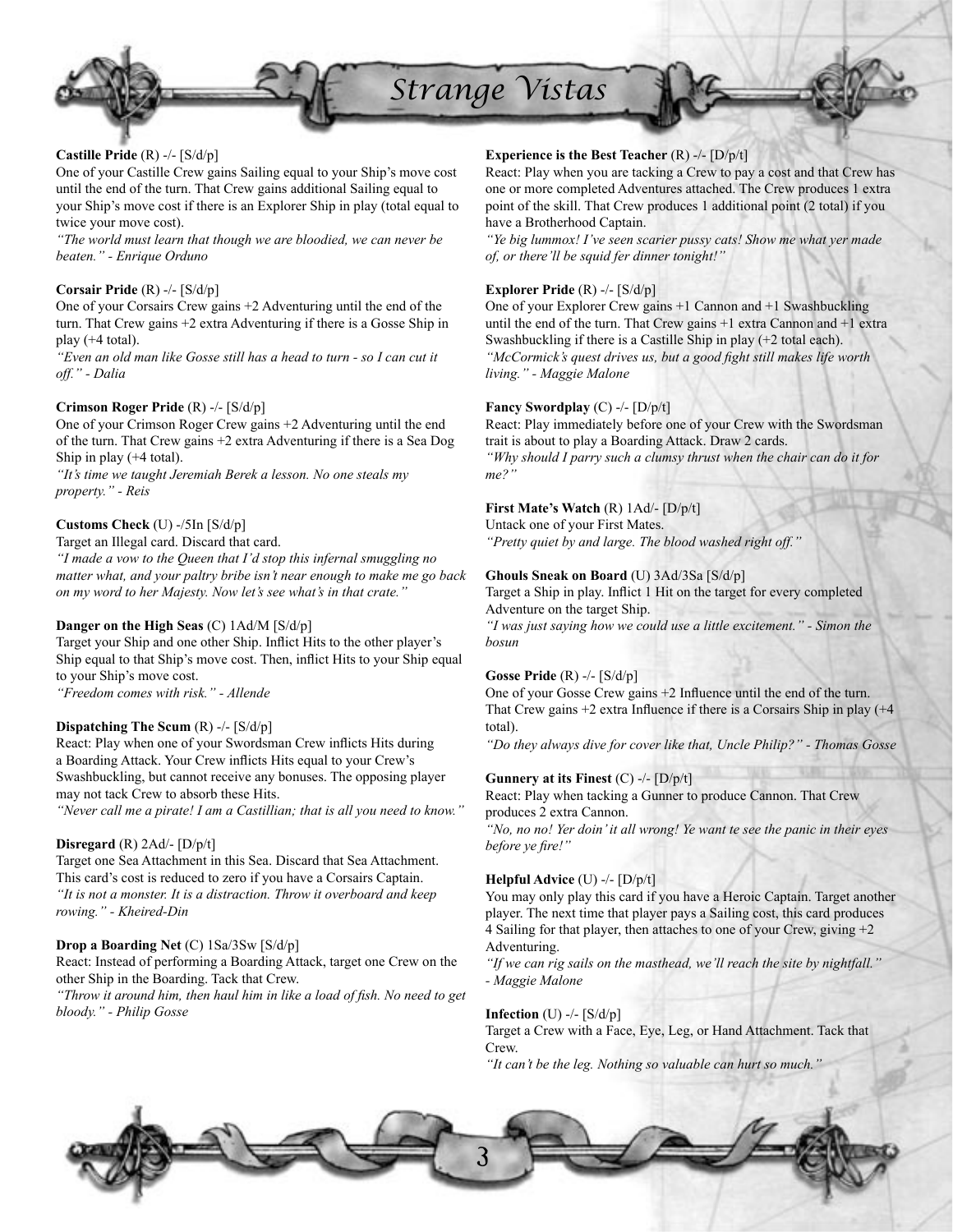



React: Play immediately after you have completed an Adventure. Untack one of your Crew which tacked to pay the Adventuring cost of that Adventure.

*"...and I hates me the scurvy..." - Grousin' George*

## **Long Range Cannon Volley** (C) 4Ca/- [D/p/t]

React: Target a Ship when it enters this Sea. You may immediately perform a Cannon Attack against that Ship. *Reis's voice was guttural and unfeeling. "Sink it," was all he said.*

#### **Low on Shot** (R) 3Ad/- [S/d/p]

Target a Crew. Until the end of the turn, that Crew's Cannon skill is always zero.

*"Oh no. The Captain's gonna kill me." - Mortimer Snuff*

#### **McCormick's Quest** (R) 2Ad/- [D/p/t]

Target another player's uncompleted Adventure. Move that Adventure to any Sea. This card's cost is reduced to zero if you have an Explorers Captain.

*"He said it held a clue to his wife's location, so he wants us to hide it good." - Cosette*

#### **Montaigne Pride** (R) -/- [S/d/p]

One of your Montaigne Crew gains +2 Swashbuckling until the end of the turn. That Crew gains +2 extra Swashbuckling if there is a Brotherhood Ship in play (+4 total).

*"You don't have to use Porte to escape from these imbeciles; they never look up."*

#### **Parting Shot** (C) -/- [D/p/t]

Target another Ship in this Sea. Tack 3 Cannon plus your Ship's move cost to inflict a 3 Hit Cannon Attack on that Ship. Immediately after this Cannon Attack is resolved, move your Ship to an adjacent Sea.

*"We wouldn't want you leaving without something to remember us by." - Padre Esteban*

## **Plague of Boca** (C) 8Ad/- [S/d/p]

Target one Sea. Discard all Sea Attachments in that Sea. This does not affect uncompleted Adventures.

*"Get back on the boat! This town's a ghost, and I won't be joining it today!" - Magaretta Orduno*

#### **Prayer** (U) -/- [D/p/t]

React: Play when one of your Crew with the Holy trait is tacking to pay a skill cost. The Crew produces 2 extra points of the skill. The words left Alfonso's lips, and it seemed the entire crew drew strength from them.

#### **Purple Heaves** (R) 3Ad/- [D/p/t]

React: Play when another player untacks one of his or her Crew during the Actions phase. That Crew is discarded, unless that Crew is a Captain, in which case you inflict 5 Hits on that Ship.

*"You know what you boys need? A nice plate of warm pig fat" - Grimey Stubbs*

## **Riposte** (C) -/- [D/p/t]

Riposte can be played as a Boarding Attack, reversing any type of Boarding Attack played by your opponent. This card produces a Dagger Boarding Attack.

*The blades met, sending sparks into the air. "My turn now," Dalia smiled.*

## **Run 'im Through!** (C) -/- [D/p/t]

React: Play when one of your Crew inflicts Hits with a Boarding Attack. The Boarding Attack inflicts 2 extra Hits. *"I don't want the cargo. I want them dead." - Reis*

#### **Sea Dog Pride** (R) -/- [S/d/p]

One of your Sea Dog Crew gains +2 Swashbuckling until the end of the turn. That Crew gains +2 extra Swashbuckling if there is a Crimson Roger Ship in play (+4 total).

*John Fox sniffed out the stolen Cross like a bloodhound. But only Berek had the guts to take it.*

## **Secrets of the Tops** (C) -/- [D/p/t]

React: Play when tacking a Topman to produce Sailing. That Crew produces extra Sailing equal to your Ship's move cost. *"He's the only topsman who hasn't broken a bone tryin' that stunt."*

## **Sharp Maneuvering** (C) M+0/M+1 [S/d/p]

Target another Ship in this Sea. Until the end of this turn, your Cannon Attacks targeting that Ship each inflict 2 extra Hits if your Ship has a lower move cost.

*"Tell Harry we're swingin' round again! I want them bleeding from every side!" - Jeremiah Berek*

#### **Taking the Hit**  $(C)$  -/-  $[S/d/p]$

React: Play when you are suffering Hits. Each Crew that tacks to absorb Hits absorbs 1 extra Hit.

*"Watch, my friends. Watch and see how a Castillian dies." - Enrique Orduno*

## **The Captain's Word** (R) 1In/- [D/p/t]

You may only play this card if you have a Heroic Captain. Discard three cards from your hand to name a skill. All of your Crew gain +1 to that skill until the end of the turn. You only have to discard one card if you have a Gosse Captain.

*"My riches are yours," Gosse intoned. "After all, this may be my last chance to spend them."*

#### **The General's Tactics** (R) 4Ad/M [D/p/t]

Target a Ship in an adjacent Sea. Tack one of your Crew to inflict a Cannon Attack equal to that Crew's Cannon skill to the target. The cost to play this card is reduced by 2 if you have a Montaigne Captain. *"Sink them you curs, or by Theus you'll take their place!" - The General*

#### **The Three Fate Witches** (U) -/- [S/d/p]

Tack all cards in play with the Fate trait.

*"They came from Vodacce to find their errant sisters, carrying silver*" *shears tucked into their corsets. Grown men screamed like little girls whenever they took them out." - Guy McCormick*

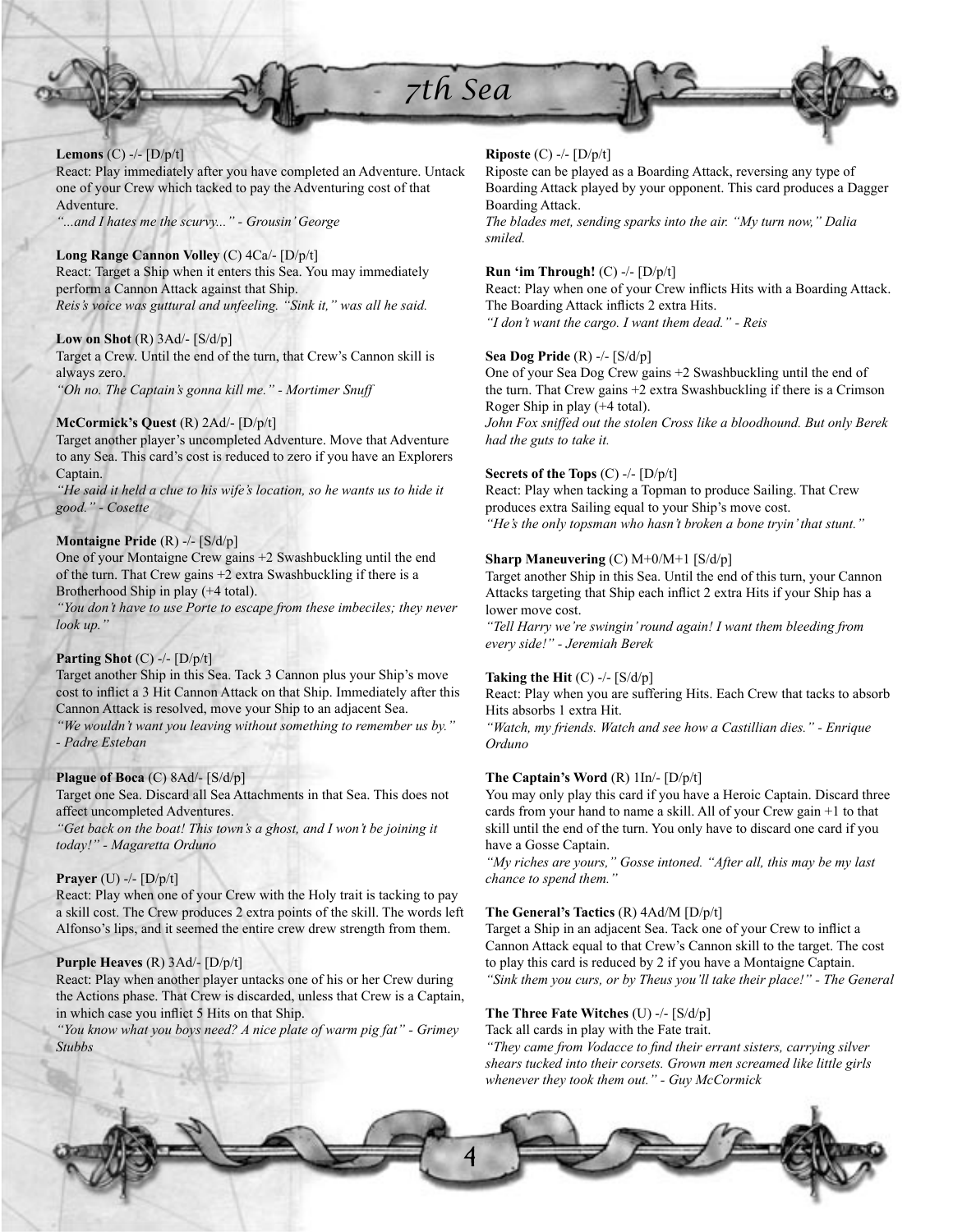

## **The Wrath of Reis** (R) 3Sw/- [D/p/t]

React: Play when the other player in a Boarding tacks a Crew to absorb Hits. The number of Hits absorbed is reduced to zero. The cost to play this card is reduced to zero if you have a Crimson Roger Captain. *"That will do nicely, Riant. We don't want him dying before he talks" - Reis*

## **Theah Eats the Weak** (C) 8Ad/- [S/d/p]

Weather Target a Ship. Inflict 3 Hits on that Ship. *"If the sea wants you, it'll take you. Don't mean you have to like it, though." - Jacob Faust*

## **Turning Enemies Into Friends** (U) -/- [S/d/p]

You may only play this card if you have a Heroic Captain. Target another player. The next time that player pays an Influence cost, this card produces 2 Influence for that player, then attaches to your Captain. This Attachment may be discarded when you are paying an Influence cost to produce 4 Influence.

*"If the General's treating you so badly, why don't you sign on with a real sailor?" - Lyin' John Fox*

## **Uprising!** (U) -/3In [S/d/p]

Target a Ship in this Sea. That Ship suffers 1 Hit for each untacked Villainous Crew card on board plus 2 Hits for each untacked Captive Crew card on board.

*"Sometimes, the velvet glove is preferable to the iron fist." - Enrique Orduno*

## **Wake of Estallio** (C) 5Ad/- [S/d/p]

Target a Ship in la Boca. Move that Ship to either Frothing Sea or Forbidden Sea.

It flashed past them like liquid thunder. As the ship rocked in its wake, *the beast waited eagerly for the sailors to fall overboard.*

## **Wild Party!** (R) 4In/- [S/d/p]

You may only play this card if you have a Gosse Captain. The Actions phase ends. Play proceeds to the Draw phase. Sink this card. *"Just make sure the chair doesn't damage his sword arm, lad." - Philip Gosse*

# Crew

## **Al-Katim** (C) Corsairs 4I C:3 S:0 A:0 I:0 Sw:1 [P/c/t]

Gunner … Villainous

*"I'll kill whoever you want, Captain. Just keep that monster away from me."*

#### **Andre Braudel** (R) Gosse 8I C:3 S:3 A:3 I:2 Sw:3 [P/c/t]

Unique … Loyal … Heroic … First Mate … Swordsman +1 (Andre inflicts 1 extra Hit during Boarding Attacks) React: When your Ship is suffering 7 or more Hits from a single action, reduce the Hits you are suffering by 4. You may only use this ability once each time you suffer **Hits**.

*"Just stay calm. Here's what we're gonna do..."*

## **Andres Donovich** (C) Corsairs 3I C:0 S:2 A:0 I:1 Sw:1 [P/c/t] Loyal … Rower Andres gains +1 to all of his skills for every Face, Eye, Hand, or Leg card currently attached to your Captain. *"Kheired-Din is a messiah, here to usher in the New Age. I would die to*

*see with his vision."*

## **Bjorn Brind** (U) Brotherhood 5I C:1 S:3 A:1 I:0 Sw:1 [P/c/t]

React: Tack Bjorn immediately after you complete a Goods Adventure to draw a card.

*"He's still got contacts from his days as a prisoner. We couldn't have taken la Bucca without him." - Allende*

#### **Dalia** (U) Corsairs 5I C:0 S:0 A:1 I:1 Sw:3 [P/c/t]

Swordsman +1 (Dalia inflicts 1 extra Hit during Boarding Attacks) Draw one card immediately after Dalia plays a Slash attack during a Boarding Attack.

*"He was so busy ogling her, he didn't notice the daggers in her hands until they slid into his stomach." - Espera*

## **Daniel** (U) Gosse 4I C:2 S:0 A:2 I:0 Sw:1 [P/c/t]

Heroic … Gunner

*"He's never been off the island before. Gosse didn't want him to go, but he snuck aboard anyway. So we had him run ammo for us - and cut me open if he isn't a natural at it." - Andre Braudel*

## **Dunti** (U) Corsairs 5I C:2 S:0 A:2 I:0 Sw:2 [P/c/t]

When Dunti inflicts Hits with a Boarding Attack, you may discard 2 cards from your hand to inflict 3 extra Hits, once per Boarding Attack. *"They say that one day he just left his monastery and became a pirate. What an odd bird." - Espera*

## **Dupre & Hans** (C) Gosse 3I C:0 S:3 A:0 I:0 Sw:2 [P/c/t]

Heroic ... Topman When Dupre & Hans tack to absorb Hits from a Cannon Attack, they absorb 1 extra Hit.

"This one doesn't like us, Hans." "Perhaps he'll find the sharks more *agreeable."*

#### **Edahgo** (R) Corsairs 9I C:3 S:4 A:2 I:3 Sw:4 [P/c/t]

Unique … Loyal … Villainous … First Mate While Edahgo is on your Ship, your Captive Crews have  $a + 1$  to all skills. Hate personified. Spite on legs. Kheired-Din's taskmaster rules through *fear and pain, the only emotions he understands.*

## **Entertainers** (C) Gosse 3I C:0 S:0 A:0 I:2 Sw:2 [P/c/t]

Loyal … No Attachments React: When you are paying a cost to cancel an action, tack the Entertainers to produce 3 skill points toward the cancel cost.

*"Just keep playing. Eventually they'll all pass out."*

## **Espera** (C) Corsairs 3I C:0 S:2 A:2 I:1 Sw:1 [P/c/t]

When you are putting Espera into play from your hand, his Influence cost is zero if you have Dalia on your Ship. *He guides the Strange Skies on her course, chained to the wheel like a* 

*dog. But Dalia's dancing keeps him captive as no shackle can.*

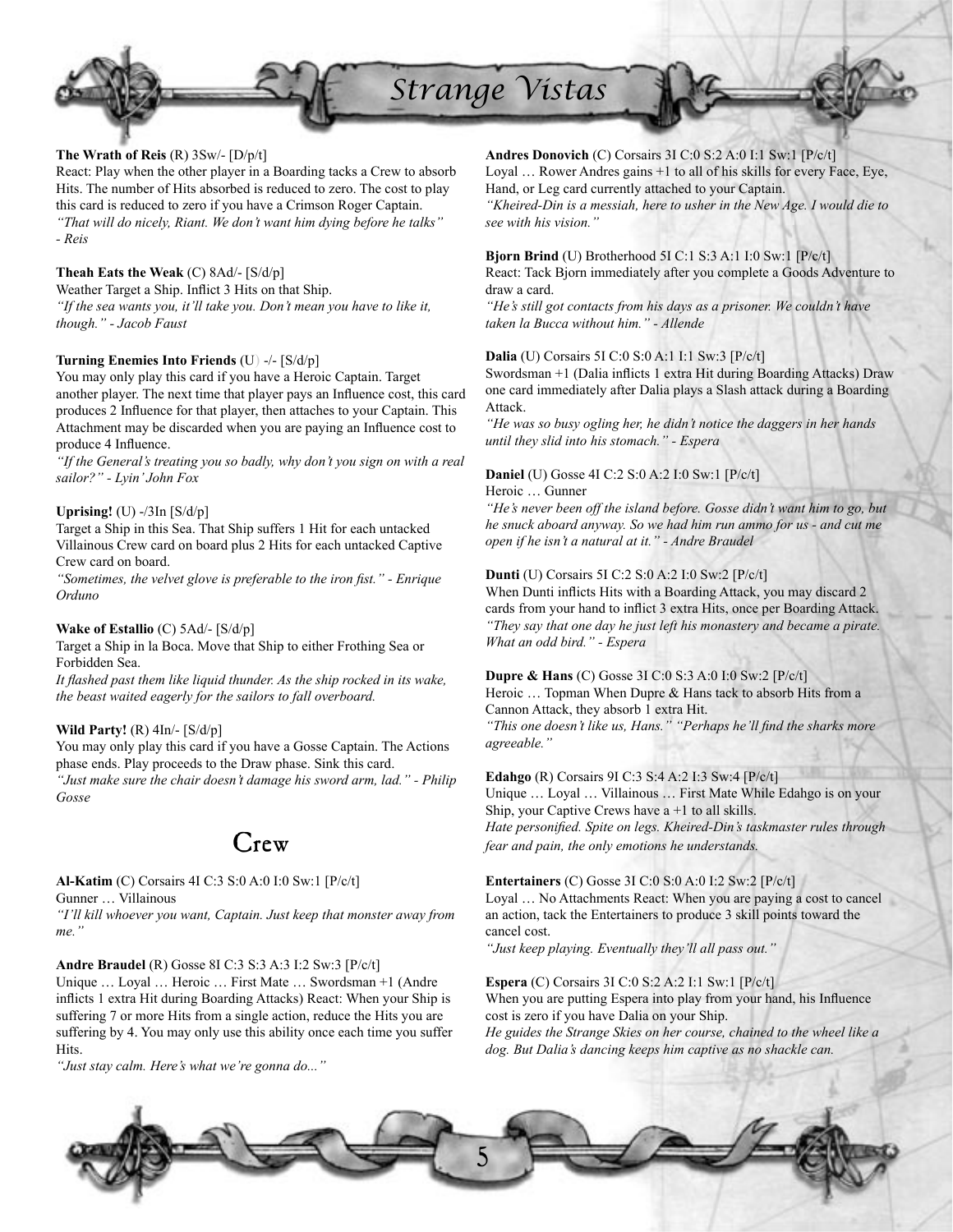**Galafre Flaubert du Dore** (U) Montaigne 5I C:3 S:2 A:1 I:0 Sw:2 [P/c/t] When Galafre tacks to absorb Hits, he absorbs 1 extra Hit. *"But you have only a single scar," Babette said. "Jean-Claude has four." GalafrÈ looked at the departing ship and nodded. "Then I shall go and earn fi ve more."*

**Galley Captives** (C) Corsairs 4I C:0 S:4 A:0 I:0 Sw:1 [P/c/t] Rower … Captive … No Attachments Galley Captives may only be placed on a Corsairs Ship.

*"Pull, you worthless dogs! Or maybe I'm being too gentle with you..." - Edahgo*

**Gaspar** (R) Gosse 4I C:0 S:3 A:0 I:1 Sw:1 [P/c/t] Unique Gaspar is considered to have a Leg Attachment. Your Fine Galleys provide 2 extra skill points instead of 1. *"A well-fed crew is a happy crew."*

**Hamish** (R) Corsairs 4I C:0 S:0 A:2 I:0 Sw:3 [P/c/t] Unique … Loyal … No Attachments React: Instead of performing a Boarding Attack, tack Hamish to inflict 5 Hits on the other Ship in the Boarding. Then you suffer 3 Hits. Hamish cannot tack or sink to absorb these 3 Hits.

*"He's more beast than man. When loosed, he always kills as many of my own crew as the enemy." - Kheired-Din*

**Henderson** (C) Gosse 3I C:1 S:0 A:1 I:1 Sw:2 [P/c/t] Unique … Loyal … Heroic React: Tack Henderson when one of your Crew tacks to absorb Hits during Boarding. That Crew absorbs 6 extra **Hits.** 

*"Back to the Uncharted Course, my good man. I fear we've worn out our welcome here."*

**Hernando Ochoa** (C) Gosse 3I C:0 S:0 A:2 I:2 Sw:1 [P/c/t] Hernando does not untack during the Untack phase. You may discard a card from your hand to untack Hernando during the Draw phase. *"No, my child, I'm not all right. But seeing the world again is worth it."*

**Iken of Venderheim** (R) Vesten 5I C:0 S:2 A:3 I:0 Sw:4 [P/c/t] *"I live so far north of here, it's south."*

**Imshi** (R) Corsairs 5I C:3 S:0 A:0 I:1 Sw:2 [P/c/t]

Unique React: Tack Imshi when you tack the Artifact Cannon. Imshi adds his Cannon skill to the Hits inflicted by the Artifact Cannon. *He keeps Kheired-Din's precious cannon working - and the crew hates him all the more for it.*

**Inil** (U) Corsairs 3I C:0 S:0 A:3 I:0 Sw:1 [P/c/t] Loyal React: Tack Inil when the other player in a Boarding performs an

action instead of performing a Boarding Attack. Cancel the effects of that action.

*The men consider him a sorcerer for what he can do with his crossbow... maybe he is.*

**Joseph Dunn** (C) Explorers 3I C:0 S:1 A:1 I:1 Sw:1 [P/c/t]

When Joseph tacks to absorb Hits, except during Boarding, you may discard one card from your hand to absorb 3 extra Hits. You may only use this ability once each time you suffer Hits.

*"Don't worry, me beauty. I'll soon have you all patched up."*

#### **Julia** (C) Unaligned 2I C:0 S:0 A:1 I:0 Sw:2 [P/c/t] Heroic

*"The Guild taught me everything I know. Now I'm going to teach you."*

## **Mabela** (U) 4I C:0 S:1 A:2 I:0 Sw:2 [P/c/t]

Holy \* When Mabela tacks to absorb Hits, he absorbs 2 extra Hits. Mabela's Boarding Attacks that finish with a Thrust inflict 2 extra Hits. *"I don't understand a word he says, but how can you hate a man who enjoys himself that much?" - Philip Gosse*

## **Martin Tytus** (C) Gosse 3I C:0 S:0 A:1 I:1 Sw:2 [P/c/t]

All Goods Adventures attached to Martin which produce Influence, produce 1 extra Influence. *"I always thought the sea smelled like money, myself."*

**Melinda Gosse** (R) Gosse 6I C:1 S:3 A:2 I:2 Sw:3 [P/c/t]

Loyal ... Unique ... Heroic ... Swordsman +2 (Melinda inflicts 2 extra Hits during Boarding Attacks) React: Tack Melinda when you are putting Andre Braudel into play from your hand to reduce his Influence cost by 5.

*"If you boys can't wait your turn, I'll have to kill you all at once."*

**Miguel Cortez** (U) Castille 4I C:0 S:0 A:2 I:1 Sw:3 [P/c/t] Heroic ... Swordsman +1 (Miguel inflicts 1 extra Hit during Boarding Attacks) Miguel inflicts 2 extra Hits during a Boarding Attack when the opposing Captain is Villainous. *"That buffoon nearly made me spill my drink."*

**Mike Fitzpatrick** (U) Corsairs 5I C:0 S:4 A:0 I:1 Sw:2 [P/c/t] Rower..Captive - Mike may not be placed on a Heroic Captain's Ship. Discard Mike at the end of the Action phase if he is untacked. *"Someday I'll escape, and then, by Mad Jack, you'll all regret the day you captured me."*

**Sergei Nyasvy** (U) Gosse 4I C:1 S:0 A:1 I:1 Sw:3 [P/c/t] Heroic If a Crew is not pushed forward to oppose Sergei when he starts a Boarding Attack, Sergei's attack inflicts 3 extra Hits.

*"But where are you going? Come, let us wrestle, and then I shall feast on your bones!"*

**Seven-Color Sam** (C) Sea Dogs 3I C:0 S:0 A:1 I:0 Sw:2 [P/c/t] Sam may not be placed on a Villainous Captain's Ship. Sam has +2 Swashbuckling while there is a Villainous Captain in play. *"Seven generations of sailors have worn these smocks, an' each one's added a new strand. I haven't decided what color mine'll be just yet."*

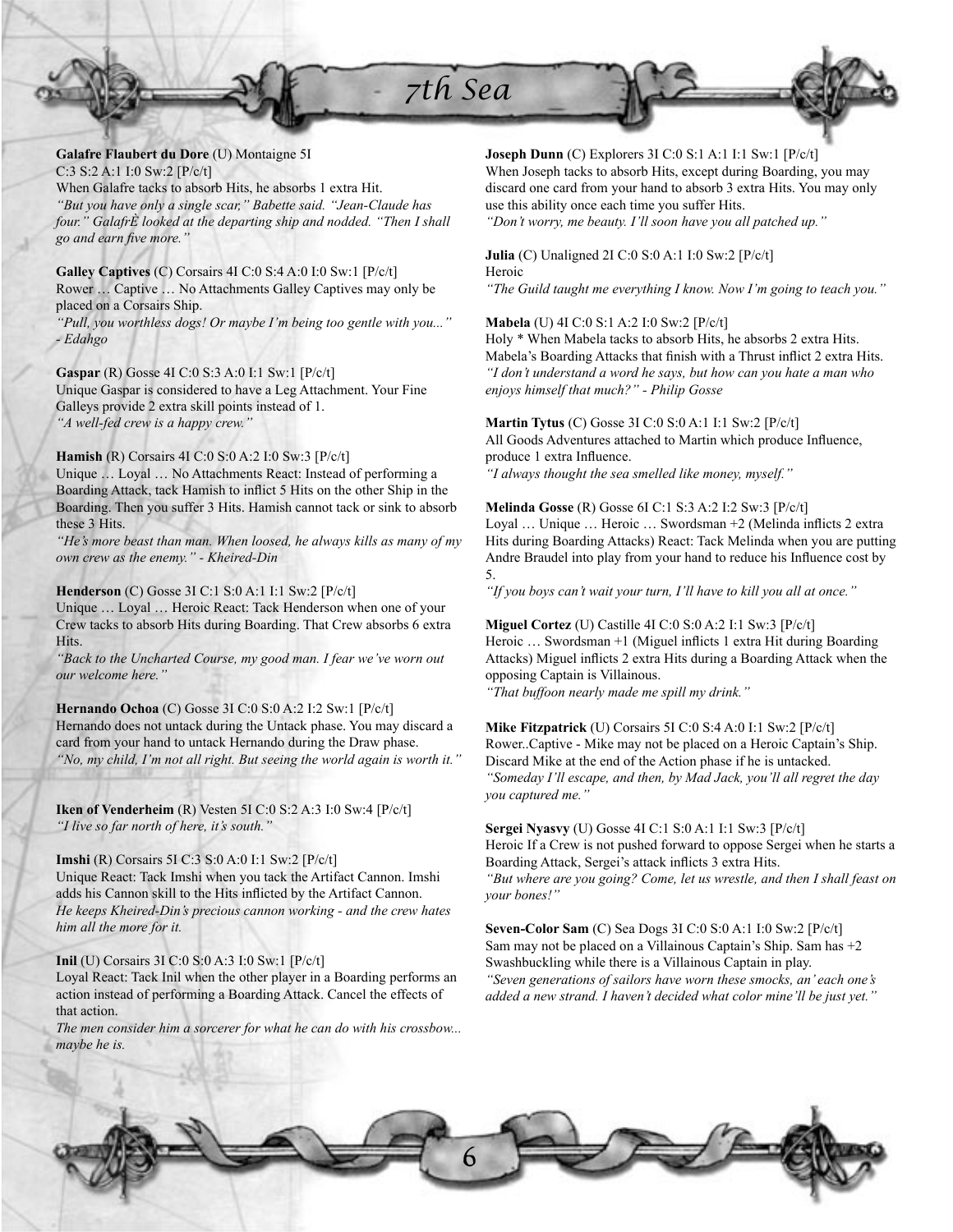

**Shala** (R) Corsairs 7I C:2 S:2 A:3 I:2 Sw:3 [P/c/t] Unique … Loyal … Villainous Act: Discard one of your Crew to draw one card. This can be done once per turn. One day, Shala knew, Theus would finish with Kheired-Din and then he *would be hers at last.*

**Thomas Gosse** (U) Gosse 4I C:0 S:0 A:1 I:0 Sw:2 [P/c/t] React: Tack Thomas when another Ship enters your Sea to untack one of your Crew, except the Captain. *"He's been up there for twelve straight hours. Run him up a glass of water or something, will you please?" - Philip Gosse*

**Torvo Espada** (R) Gosse 6I C:0 S:0 A:1 I:1 Sw:4 [P/c/t] Heroic ... Swordsman +3 (Torvo inflicts 3 extra Hits during Boarding Attacks) If Torvo plays a Club, Dagger, Punch, Slash, and Thrust during the same Boarding Attack, his opponent may not play any more Boarding Attack cards during this Boarding Attack.

*"Don Aldana took credit for my father's swordsman school. I will not rest until he is dead."*

**Tyree the Worthless** (R) Unaligned 4I C:1 S:3 A:1 I:1 Sw:1 [P/c/t] No Attachments … Unique Tyree may not be put into play if you already have a First Mate in play. React: Tack and discard Tyree when you put a First Mate into play from your hand to reduce the Crew's cost by 8 (minimum 0).

*"We could always keel-haul him if we get bored."*

**Volta** (R) Crimson Rogers 6I C:2 S:0 A:3 I:1 Sw:4 [P/c/t] Villainous  $\ldots$  Swordsman +1 (Volta inflicts 1 extra Hit during Boarding Attacks) Volta's Boarding Attacks that finish with a Slash inflict 2 extra Hits. *Even though his tongue's been cut out, Smitts swears he heard him talking in his sleep*

## Adventures

## **A Gallant Stand** (C) [T/c/s]

1 Sea Away To Complete: Tack 3 Adventuring (2 if completed in Trade Sea). Crew Attachment: +2 Influence

*"I assure you, gentlemen, you are not masters of the blade - no matter what that Ussuran vodka tells you."*

## **Ancient Training Techniques** (U) [T/c/s]

2 Seas Away To complete: Tack 6 Adventuring (4 if completed in la Boca). Crew Attachment: +2 Swashbuckling. This Crew inflicts 3 extra Hits during Boarding Attacks.

"We wait until the fight's over. The ones left alive - consider them *trained." - The General*

## **Artifact Cannon** (R) [T/c/s]

Unique … 3 Seas Away To complete: Tack 20 Adventuring (13 if completed in Trade Sea). Corsairs Ship Attachment … Artifact Act: Tack this card and discard any number of cards from your hand to target another Ship in this Sea. You inflict a Cannon Attack on that Ship with Hits equal to twice the number of cards discarded.

## **Back Alley Rum** (U) [T/c/s]

2 Seas Away Illegal Goods Adventure To Complete: Tack 2 Adventuring  $(1 if completed in la Boca)$ . Illegal ... Crew Attachment:  $+3$  Influence *"Aye, it's a good vintage, me boys. Best rum I ever... that's not a rat tail in there, is it?"*

## **Boatload of Jennys** (U) [T/c/s]

1 Sea Away Illegal Goods Adventure To Complete: Tack 4 Adventuring (2 if Completed in Trade Sea). Illegal ... Crew Attachment: +3 Influence *"The General would kill us if he knew what we were doing. But somebody has to keep up morale."*

## **Braving the Nor'wester** (R) [T/c/s]

3 Seas Away To complete: Tack 5 Adventuring (4 if completed in Trade Sea). Crew Attachment: +5 Sailing *"Hold fast boys! If the whales can take it, so can we."*

## **Crossfire** (R) [T/c/s]

2 Seas Away To complete: Tack 4 Adventuring (3 if completed in la Boca). Crew Attachment: +4 Cannon As the cannons opened fire on the Castillian ship, Allende couldn't help *but smile. El Vago had come through again.*

## **Dangerous Cargo** (U) [T/c/s]

1 Sea Away Illegal Goods Adventure To Complete: Tack 4 Adventuring  $(2 \text{ if completed in the Mirror})$ . Illegal ... Crew Attachment:  $+3$  Influence *"We gots him from an Ussuran. Gentlest thing I ever seen. Say, is that blood on its--" CRUNCH!*

## **Dredging the Trade River** (U) [T/c/s]

1 Sea Away To complete: Tack 2 Adventuring (1 if completed in Trade Sea). Crew Attachment: +2 Adventuring *"What does Sieger want with dirt, anyway?"*

## **Escorting the MacDuff** (C) [T/c/s]

1 Sea Away To complete: Tack 2 Adventuring (1 if completed in Frothing Sea). Crew Attachment: +1 Influence *"I've urgent business in Vendel, and Queen Elaine has assured me that you can keep quiet about it." - High King James MacDuff II*

## **Fancy Footwork** (U) [T/c/s]

2 Seas Away To complete: Tack 5 Adventuring (4 if completed in The Mirror). Crew Attachment: +2 Swashbuckling. This Crew inflicts 2 extra Hits during Boarding Attacks.

*He danced madly across the deck, thrusting the blade in time with his feet. By the time he reached the tiller, they no longer pursued him.*

## **Fine Rigging** (U) [T/c/s]

1 Sea Away To complete: Tack 3 Adventuring (2 if completed in Frothing Sea). Item … Crew Attachment: +3 Sailing *"Scrub it up right, boys. We want to look our best when we send 'em back to the bottom where they belong." - Berek*

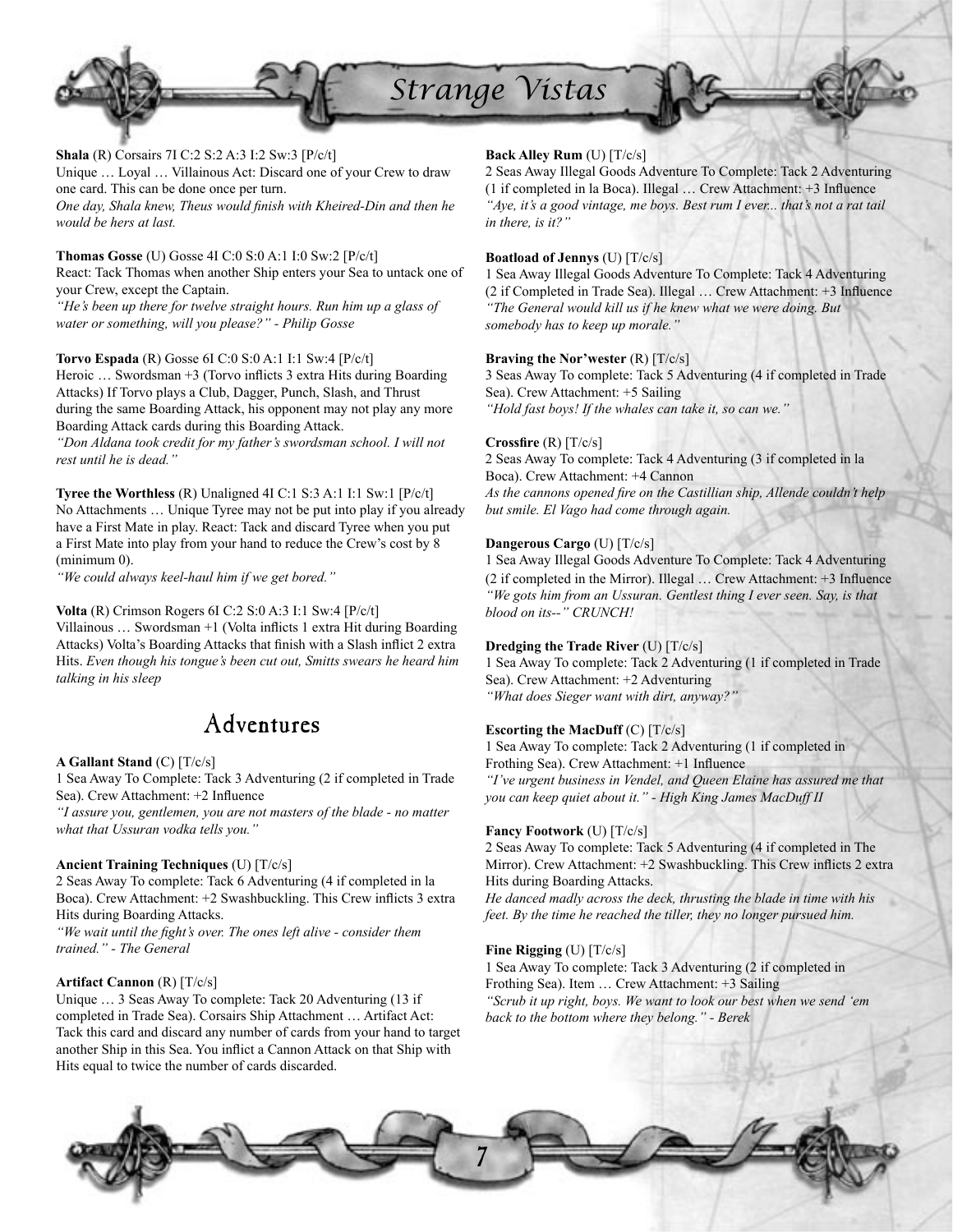

## **Making of a Hero** (R) [T/c/s]

1 Sea Away To Complete: Tack 2 Adventuring (1 if completed in la Boca). Crew Attachment: May not be attached to a Villainous Crew. This Crew gains the Heroic trait. *"The threads show me your future. Fire the cannon now." - Alesio*

#### **Palace Raid** (C) [T/c/s]

1 Sea Away To Complete: Tack 3 Adventuring (2 if completed in Forbidden Sea). Crew Attachment: +2 Influence *"Enough money can overcome anyone's common sense... even mine." - Reggie Wilcox*

#### **Sidhe Storm** (R) [T/c/s]

2 Seas Away To complete: Tack 4 Adventuring (3 if completed in Trade Sea). Item … Crew Attachment: +4 Cannon *"I don't care what they are. I've got something big enough to tame them" - Wee Willy*

## **Staying Ahead of Trouble** (R) [T/c/s]

1 Sea Away To complete: Tack 6 Adventuring (4 if completed in The Mirror). Crew Attachment: +4 Sailing *Berek had stolen the Cross from the Crimson Rogers - and it was only a matter of time before Reis caught up with him.*

## **Strength isn't Everything** (C) [T/c/s]

1 Sea Away To complete: Tack 5 Adventuring (4 if completed in Frothing Sea). Crew Attachment: +1 Swashbuckling. This Crew inflicts 3 extra Hits during Boarding Attacks.

*"Find out where he got that vest. It belonged to Amanda." - Guy McCormick*

#### **Syrneth Tiller** (C) [T/c/s]

1 Sea Away To complete: Tack 3 Adventuring (2 if completed in la Boca). Artifact … Ship Attachment Act: Sink Syrneth Tiller to move your Ship to an adjacent Sea.

*"The Syrneth harnessed the currents for us. It would be a shame to waste their gift." - Guy McCormick*

## **The Finest Cannons...** (C) [T/c/s]

1 Sea Away To complete: Tack 2 Adventuring (1 if completed in The Mirror). Item … Crew Attachment: +2 Cannon "These are the finest cannons Vendel money can buy. I don't think your *pirate problems will continue much longer."*

#### **The First Switch** (R) [T/c/s]

2 Seas Away To complete: Tack 4 Adventuring (3 if completed in Forbidden Sea). Crew Attachment: +4 Adventuring "This is only one, my lord. How can we possibly find them all?" *Kheired-Din smiled. "The Prophet will provide."*

#### **Their Captain's Will** (C) [T/c/s]

1 Sea Away To complete: Tack 2 Adventuring (1 if completed in Forbidden Sea). Crew Attachment: +2 Sailing *They fear their captain more than any wind or storm. One look from Kheired-Din could get them up a mountain using only the sail.*

### **Trinkets and Baubles** (U) [T/c/s]

1 Sea Away Illegal Goods Adventure To Complete: Tack 4 Adventuring (2 if completed in Forbidden Sea). Illegal … Crew Attachment: +3 Influence

*"You like it? Keep it. There's a chest full of them back at home." - Philip Gosse*

## **Ussuran Intrigue** (U) [T/c/s]

1 Sea Away To complete: Tack 6 Adventuring (4 if completed in The Mirror). Crew Attachment: +3 Influence

*"Captain Allende has been helpful to us in the past. Perhaps he can be helpful again." - Lady Ketheryna*

## Attachments

## **"We're Doomed!"** (U) - [C/d/s]

Crew Attachment … Glamour 1 Knack (May only be attached to a Crew with Glamour of 1 or more)

React: Tack "We're Doomed!" when a Sea Attachment is inflicting Hits to a Ship. The Attachment inflicts 2 extra Hits.

"I didn't know Leviathans could fly." - Mortimer Snuff

## **A Sailor's First Skill** (C) - [C/d/s]

Crew Attachment ... Item This Crew's Boarding Attacks that finish with a Punch inflict 2 extra Hits.

"Wrap your fingers around a piece of steel, an' you can flatten 'em with *one blow. Here, let me show you." - Thomas Metzger*

#### **Aldana School** (U) 2In [C/d/s]

Crew Attachment … Swordsman Knack (A Crew may only attach a number of Swordsman Knacks up to their Swordsman bonus.) React: Tack Aldana School immediately before this Crew plays a card during a Boarding Attack. Draw three cards. Place one of these cards in your hand, then discard the others.

*"Don't join the dance until you know the song by heart."*

#### **Ambrogia School** (U) 2In [C/d/s]

Crew Attachment … Swordsman Knack (A Crew may only attach a number of Swordsman Knacks up to their Swordsman bonus.) React: Tack Ambrogia School to draw a card after this Crew plays a Boarding Attack.

"In Montaigne, it's fiendish and dishonorable. Here, it's just business as *usual."*

#### **Belaying Pin** (C) - [C/d/s]

Crew Attachment ... Item This Crew's Boarding Attacks that finish with a Club inflict 2 extra Hits.

*"They never complain when I hit 'em, but they bellow like walruses when they wake up." - Bonnie McGee*

#### **Belit** (R) 2In [C/d/s]

Gosse Captain Attachment Unique … Pet React: Tack Belit instead of performing a Boarding Attack. Inflict 2 Hits on the other Ship in the Boarding.

*"She's really quite harmless. Except when she's not." - Melinda Gosse*

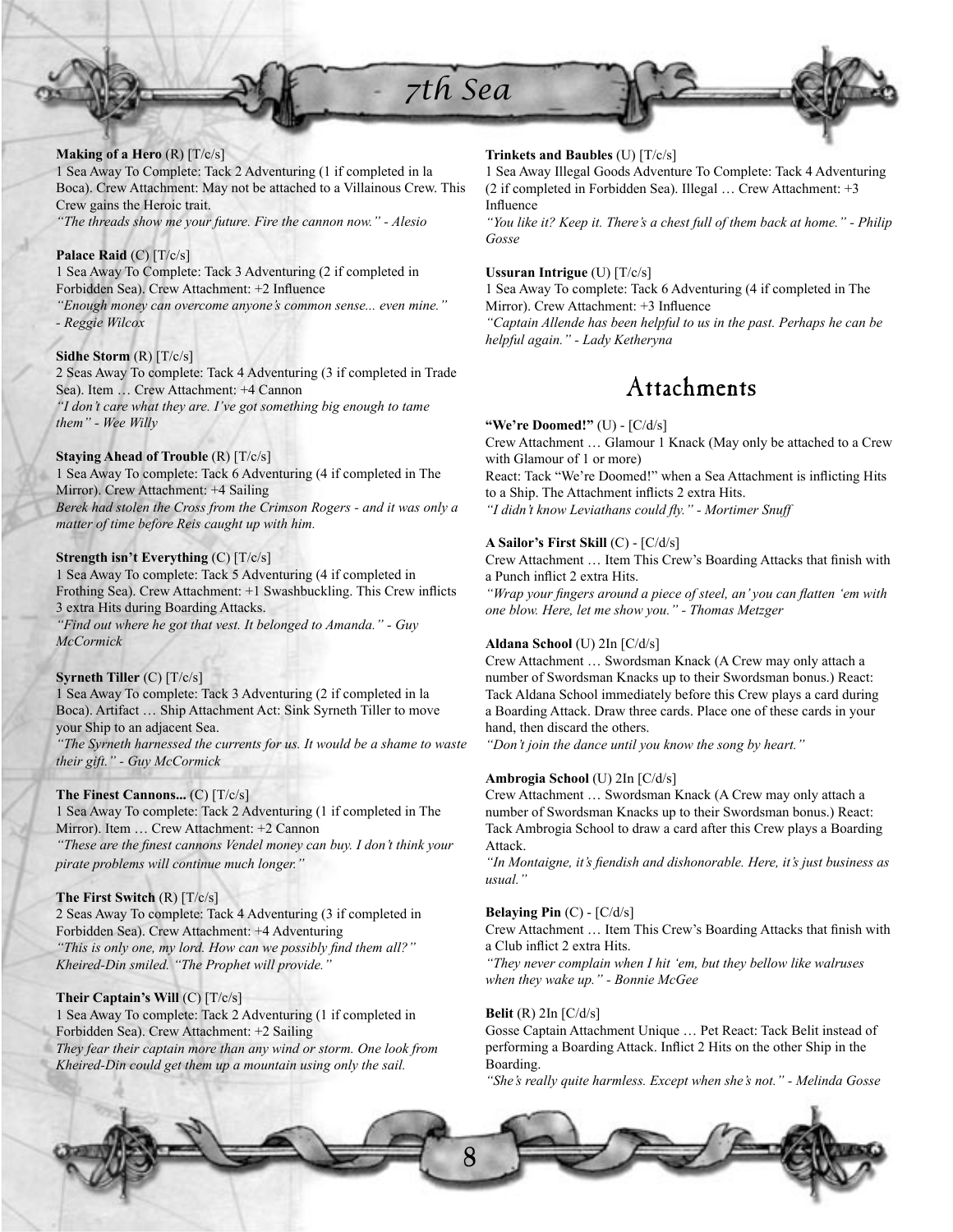

## **Cargo Hook** (C) - [C/d/s]

Crew Attachment ... Item This Crew's Boarding Attacks that finish with a Slash inflict 2 extra Hits.

*"You and yer fancy fencin' school can say hello to St. Rose fer me."*

## **Common Pier** (C) 3In [C/d/s]

Sea Attachment Any player in this Sea may sink Common Pier by tacking 4 Cannon as an action. Act: Tack Common Pier and target an opposing Ship in this Sea if your Ship is in this Sea. Your Ship begins a Boarding with that Ship. This Boarding cannot be canceled without a card effect.

*"Didn't ye dogs hear? There's a toll if ye want te get back to yer ship tonight."*

## **Cool Castillian Blood** (U) 2Ad [C/d/s]

Captain Attachment The cost to play this card is reduced to zero if you have a Castillian Captain. React: Discard Cool Castillian Blood when one of your Action cards has been canceled. The canceled card is put into your hand.

*"Did you feel something?"*

## **Cross of Virtue** (R) 6Ad [C/d/s]

Holy Crew Attachment … Unique … Item This Crew gains +1 Cannon,  $+1$  Sailing,  $+2$  Adventuring,  $+2$  Influence,  $+1$  Swashbuckling.

*"Captain Orduno, you have allowed a sacred religious treasure to fall into the hands of the Crimson Rogers. Do not fail me again." - Esteban Verdugo*

## **Donovan School** (U) 2In [C/d/s]

Crew Attachment … Swordsman Knack (A Crew may only attach a number of Swordsman Knacks up to their Swordsman bonus.) React: Tack Donovan School to draw two cards after this Crew plays a Slash Boarding Attack.

*"Antiquated? Maybe. But who's the one walking away from this?"*

#### **Eisenfaust School** (U) 2In [C/d/s]

Crew Attachment … Swordsman Knack (A Crew may only attach a number of Swordsman Knacks up to their Swordsman bonus.) React: Tack Eisenfaust School to draw two cards after this Crew plays a Punch Boarding Attack.

*"Hard and relentless, like the land which created it."*

#### **Giovanni Villanova** (R) 4In [C/d/s]

Forbidden Sea Attachment Unique … Patron Any player may sink Villanova by tacking 4 Influence as an action. All of your Villainous Crew inflict 1 extra Hit during Boarding Attacks.

*"He's been an annoyance long enough. Eliminate him for me, and I'll forget your sister's indiscretion."*

## **Gold Earring** (C) 3Ad [C/d/s]

Crew Attachment ... Item +1 Influence "It's me first. Looks good, don't it?"

## **Grappling Cannon** (C) 5Ad [C/d/s]

Ship Attachment React: Tack Grappling Cannon when you are paying the Sailing cost to begin a Boarding. Grappling Cannon produces Sailing equal to your Ship's move cost.

*"Where do you think you're going, my pretties?" - Domingo*

#### **Harpoon** (C) - [C/d/s]

Crew Attachment ... Item This Crew's Boarding Attacks that finish with a Thrust inflict 2 extra Hits.

*"Back to the bottom with ye, ye grinnin' sardine!" - Bonnie McGee*

## **Jack-of-All-Trades** (R) 8Ad [C/d/s]

Crew Attachment Adventuring 1 Knack (May only be attached to a Crew with Adventuring of 1 or more) +1 Cannon, +1 Sailing, +1 Adventuring,  $+1$  Influence,  $+1$  Swashbuckling

*"He cooks, he cleans, he breaks skulls. If he had a pretty face, I'd marry him."*

#### **Jean-Marie Rois-et-Reines** (U) - [C/d/s]

Captain Attachment React: Discard Jean Marie when a player performs an action which discards or sinks one of their own Crew. The other effects of that action are negated.

*"I am a gentlemen and not given to wasteful slaughter - so give me one reason why I should spare your black heart."*

## **Jenny House** (C) 2Ad [C/d/s]

Sea Attachment Any player in this Sea may sink Jenny House by tacking 3 Swashbuckling as an action. Act: Tack Jenny House and target a Crew, except Captain, in this Sea. Pay 1 Influence to tack that Crew. *"Don't expect me to sympathize when you wake up with your wallet missing." - Tom Toblin*

#### **Kalem the Believer** (R) 3Ad [C/d/s]

Corsairs Captain Attachment … Unique … Patron This card does not untack during the Untack phase. React: Tack Kalem when you are paying an Influence cost to produce 3 Influence. React: Untack Kalem when another player's Crew is sunk.

#### **Kheired-Din's Secret** (R) 5Ad [C/d/s]

Corsairs Ship Attachment … Unique Act: Tack Kheired-Din's Secret to move your Ship to any Sea. You suffer 5 Hits.

*It came out of the mist like silent thunder. The crew barely had time to recognize it before the Corsairs were upon them.*

#### **Leegstra School** (U) 2In [C/d/s]

Crew Attachment … Swordsman Knack (A Crew may only attach a number of Swordsman Knacks up to their Swordsman bonus.) +2 Swashbuckling

*"The Vesten may be ignorant and backwards, but they can take a gunshot like it was a little girl's kiss."*

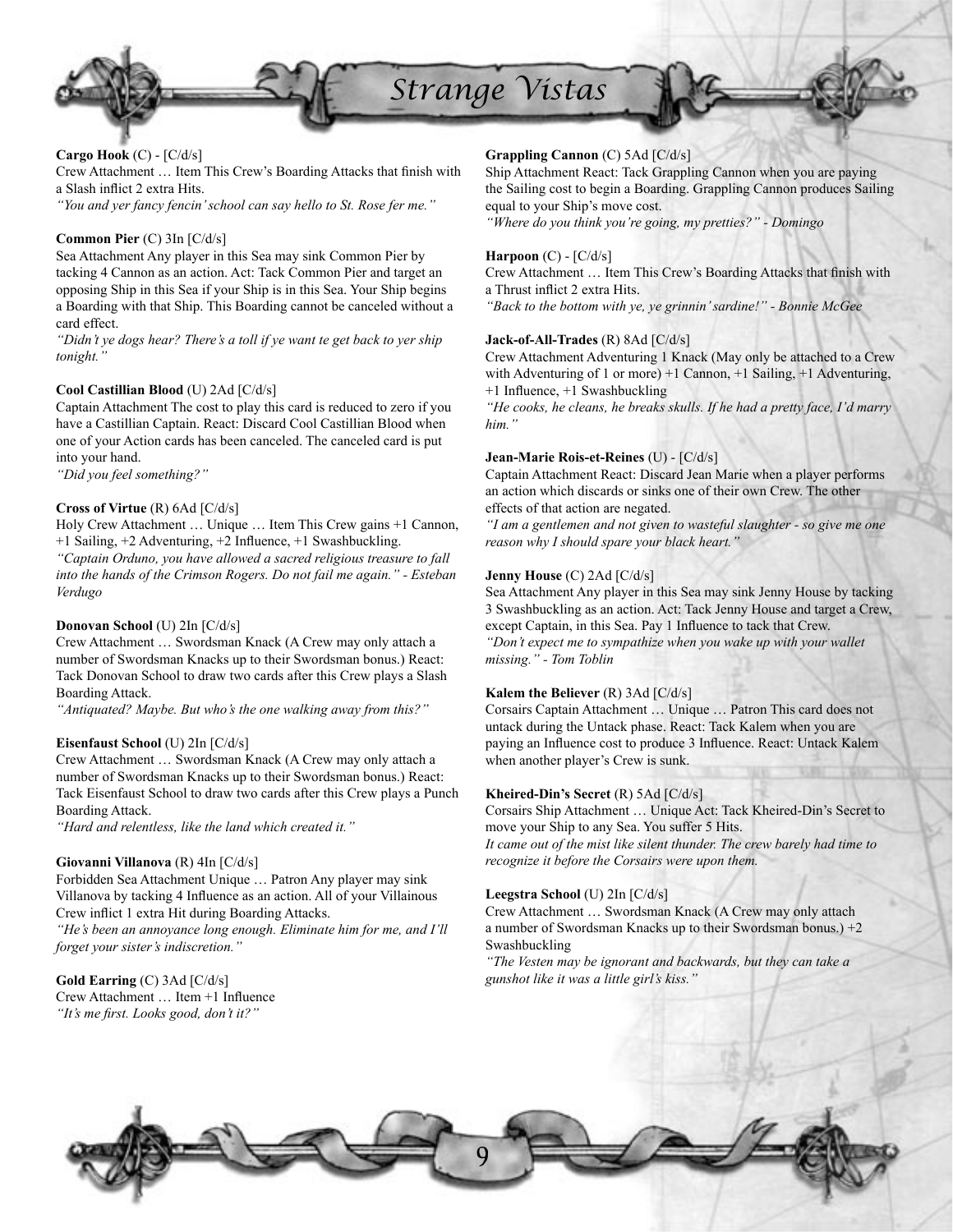



## **Long Hand** (U) - [C/d/s]

Crew Attachment … PortÈ 1 Knack (May only be attached to a Crew with PortÈ of 1 or more) React: Tack Long Hand to produce 2 Adventuring when you are paying to complete an Adventure. *"Call it infernal if you like, but the Montaigne sorcerers can get into places we could never dream of." - Guy McCormick*

## **Musket** (C) 6Ad [C/d/s]

Crew Attachment … Item React: Instead of performing a Boarding Attack, tack the Musket to inflict 2 Hits on the other Ship in the Boarding.

*"If ye don't like that drink, I've got a chaser here for ye!"*

## **Old Flame** (R) - [C/d/s]

This Sea Attachment … Unique … Patron You may only play this card if you have a Gosse Captain. Any player in this Sea may sink Old Flame by tacking 4 Swashbuckling as an action. While Old Flame is in play, other players may not attach Attachment cards to this Sea. Cards already attached are unaffected.

*He writes her every day, pledging to make her proud again.*

## **Pistol** (C) 4Ad [C/d/s]

Crew Attachment … Item React: Instead of performing a Boarding Attack, tack the Pistol to inflict 1 Hit on the other Ship in the Boarding. *"Riposte this."*

#### **Posh Quarters** (R) 1In [C/d/s]

Ship Attachment … Unique Posh Quarters counts as one Crew against your crew maximum. The Influence cost of all of your Crew is reduced by  $2$  (minimum 1).

*"We are still Montaigne. We expect the very best." - Gerard Rois-et-Reines*

#### **Ramming Spike** (U) 3In [C/d/s]

Ship Attachment Act: Target a Ship in this Sea. Tack the Ramming Spike and pay your Ship's move cost in Sailing to inflict Hits on that Ship equal to your Ship's move cost. The target may pay their Ship's move cost in Sailing to cancel this action.

*"The Old Empire used to sink pirates in this manner. Sometimes, the old ways are best." - Don Deanna*

## **Retired Smuggler** (C) 1Ad [C/d/s]

This Sea Attachment Any player in this Sea may sink this card by tacking 2 Influence as an action. Act: Tack Retired Smuggler to get one Item card from your discard pile and move it to your hand. *"He's an old salt, but he gets what I need when I need it." - Jeremiah Berek*

#### **Rigged for Speed** (R) 1In [C/d/s]

Ship Attachment … Unique This card may only be attached to Ships with a move cost less than 3. While Rigged for Speed is attached to your Ship, you have +8 Sailing for the purposes of determining Initiative. "Let's see that Brotherhood dog outflank this." - The General

## **Roger School** (U) 2In [C/d/s]

Crew Attachment … Swordsman Knack (A Crew may only attach a number of Swordsman Knacks up to their Swordsman bonus.) React: Tack Rogers School when this Crew inflicts Hits with a Boarding Attack. This attack inflicts 3 extra Hits.

*"Pirates learn to fight, same as gentlemen. We just don't brag about it as much."*

#### **Safe Path** (U) - [C/d/s]

Crew Attachment … Fate 1 Knack (May only be attached to a Crew with Fate of 1 or more) React: Tack Safe Path when you are paying a cancel cost to produce 4 points toward its cost.

*"Don't look. Just keep rowing." - Andres Donovich*

### **Shore Knowledge** (U) - [C/d/s]

Adventure Attachment This can only be attached to another player's uncompleted Adventure, and only if you have a Heroic Captain. The cost to complete this Adventure is reduced by 2 (minimum 0). Once the Adventure is completed, Shore Knowledge attaches to one of your Crew, giving  $+2$  Influence.

*"It's between those coves, McCormick. Trust me."*

## **Special Gift** (U) - [C/d/s]

Crew Attachment … PortÈ 1 Knack (May only be attached to a Crew with PortÈ of 1 or more) Act: Tack Special Gift and target another Ship in this Sea. Inflict 1 Hit to that Ship.

*"I can't say I like using it, but I have sworn to obey the General. My magic awaits his orders."*

#### **The Code** (F) - [C/d/s]

Corsairs Captain Attachment … Letter of Marque … Unique You must tack your Captain to put this card into play. React: Tack the Code and one of your Crew when you are paying a Sailing cost. That Crew produces Sailing equal to your Ship's move cost.

*"The Second Prophet is your master now." - Kheired-Din*

## **The Unwritten Rules** (F) 3In [C/d/s]

Gosse Captain Attachment … Letter of Marque … Unique You may not put this card into play if any other player has more Heroic Crew in play than you. Act: Sink the Unwritten Rules, and get any card from your deck, show it to your opponents, and put it in your hand. Shuffle your deck.

*Every man knows them, and none need reminding.*

## **Valroux School** (U) 2In [C/d/s]

Crew Attachment … Swordsman Knack (A Crew may only attach a number of Swordsman Knacks up to their Swordsman bonus.) React: Tack Valroux School to draw two cards after this Crew plays a Thrust Boarding Attack.

*"You're slow and sloppy, like all your kind. A pity I can't teach you how true men fight.*"